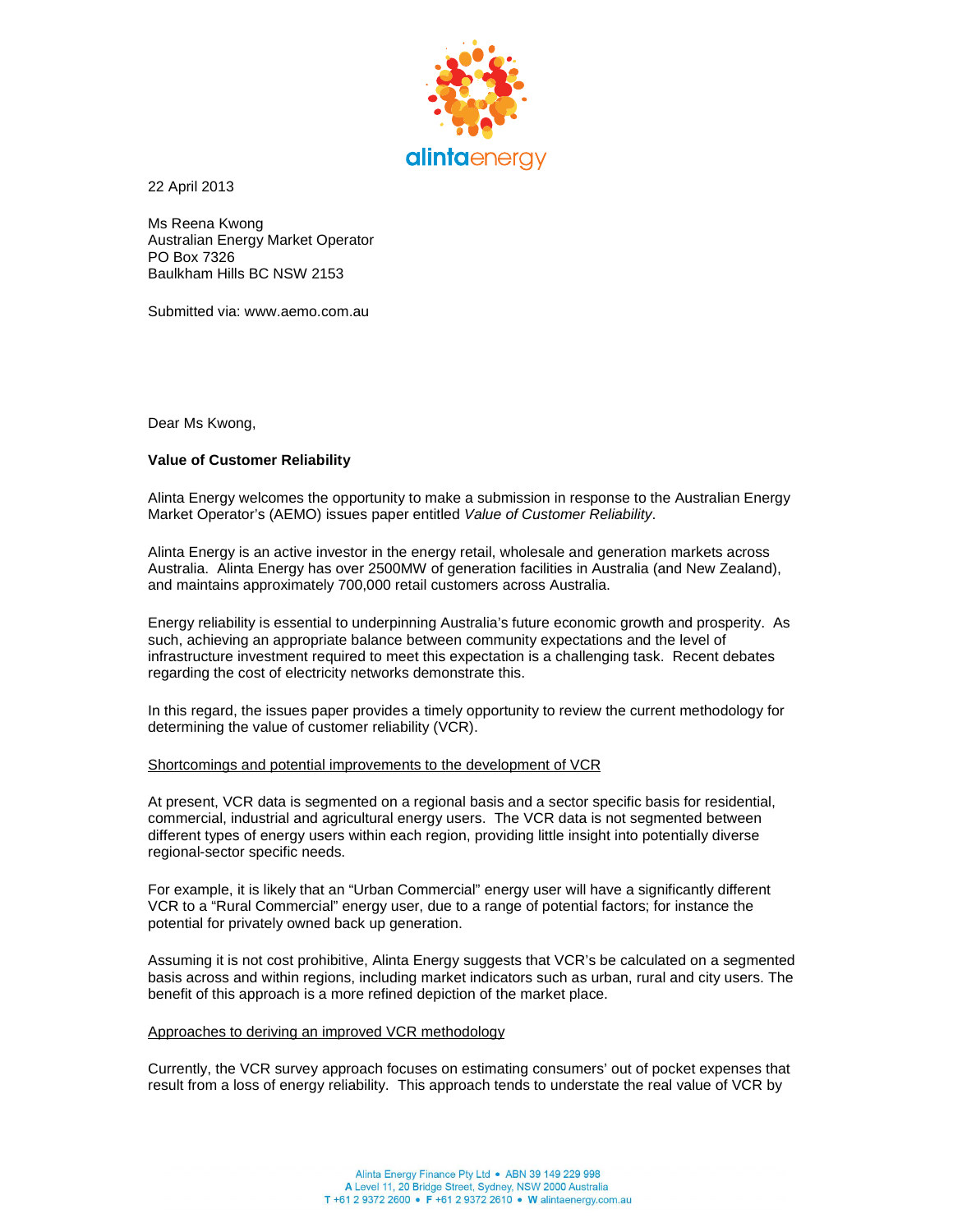

excluding non-financial losses. These non-financial losses include economic costs and inter-linkages between sectors of the economy.

For this reason, Alinta Energy is supportive of incorporating contingent valuation survey methodologies within the current existing survey procedure. This additional feature would only be a minor change to the existing practise, and would provide an opportunity for customers to place a financial value on their willingness to pay to avoid a potential power interruption, and their willingness to accept a potential interruption.

Alinta Energy appreciates that in order to develop a practical survey design, which gathers meaningful results, a combination of the different proposed methods may be appropriate. A combination of methods would also resolve any theoretical limitations within the contingent valuation methodology.

Nonetheless, inclusion of the contingent valuation approach is well suited to take into account nonfinancial customer losses, previously unmeasured, and will at a minimum provide an accurate expectation of the future value of reliability of supply across all sectors.

### Relevance to wholesale energy market and market price cap

Alinta Energy notes that VCR can play an important role in transmission planning by expressing the willingness to pay for additional transmission investment. By contrast the Market Price Cap (MPC) limits the revenue that can be recovered by generators to a level below this.

The Reliability Panel has previously used the VCR as a comparator in determining the MPC as it informs a consumer's willingness to pay<sup>1</sup>. For instance, the existing MPC of \$12 900 MWh (indexed to the consumer price index) is generally consistent with the previously determined VCR for the residential sector of \$13 250 MWh.

However, this ignores the overall value of the VCR by excluding industrial, commercial and agricultural sectors across all states. Alinta Energy notes the AEMO assessment of VCR provides the following breakdown by region, providing an average of \$47.68 per KWh unweighted.

| <b>VCR by Region</b> |                        |      |      |       |       |
|----------------------|------------------------|------|------|-------|-------|
| <b>VCR</b>           | <b>NSW</b>             | QLD  | SA   | TAS   | VIC   |
| 2010 KWh             | 1.53<br>4 <sup>1</sup> | 44.3 | 44.3 | 50.97 | 57.29 |

This implies a national VCR of approximately \$47,680 MWh, and whilst clearly only a simple average, this is indicative of the current inconsistency between the VCR and the MPC.

# **Failings in MPC not currently reflected in VCR**

The MPC is used to provide sufficient incentive for peaking generation investment, which in turn ensures that the reliability standard will be met. This marginal generation has to be adequately profitable, through recovery of fixed costs, at the known reliability standard and MPC.

Capital and operating costs for this new entrant peaking generation should be recoverable purely in the wholesale market, within the limited amount of running hours in which an unserved energy event is occurring. These running hours are limited in light of the fact that this specific generator would be the last to be dispatched.

<sup>-</sup> $1$  AEMC (2010), Reliability Standard and Reliability Settings Review, Reliability Panel, pg xi.